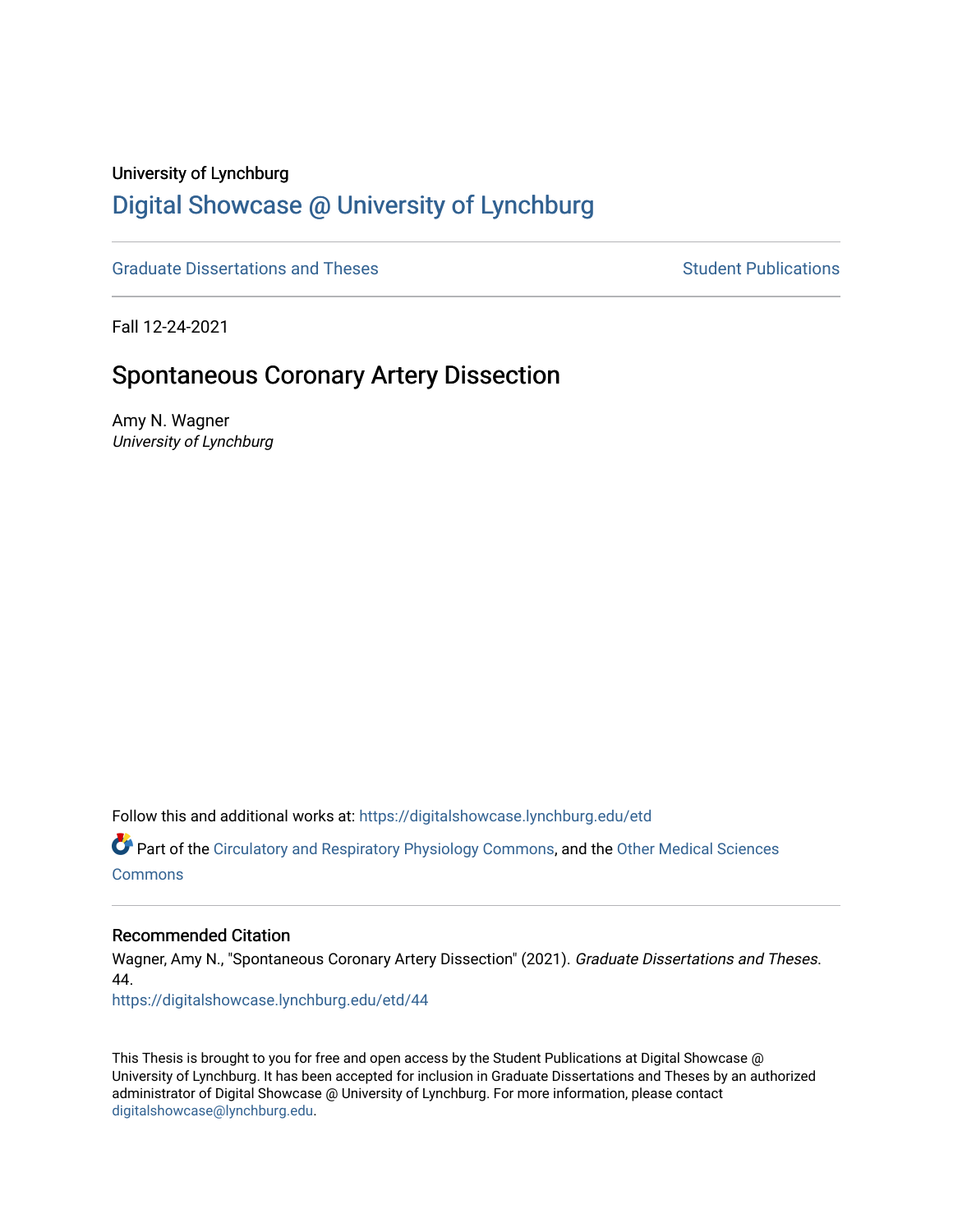Doctoral Project III

Spontaneous Coronary Artery Dissection

Amy Wagner, MPAS, PA-C

University of Lynchburg

College of Health Sciences

School of PA Medicine

Doctor of Medical Science Program

Elyse Watkins, DHSc, PA-C, DFAAPA

Dr. Tom Colletti, DHSc, PA-C, DFAAPA

PA963: Doctoral Project III

Assignment #1

October 21, 2021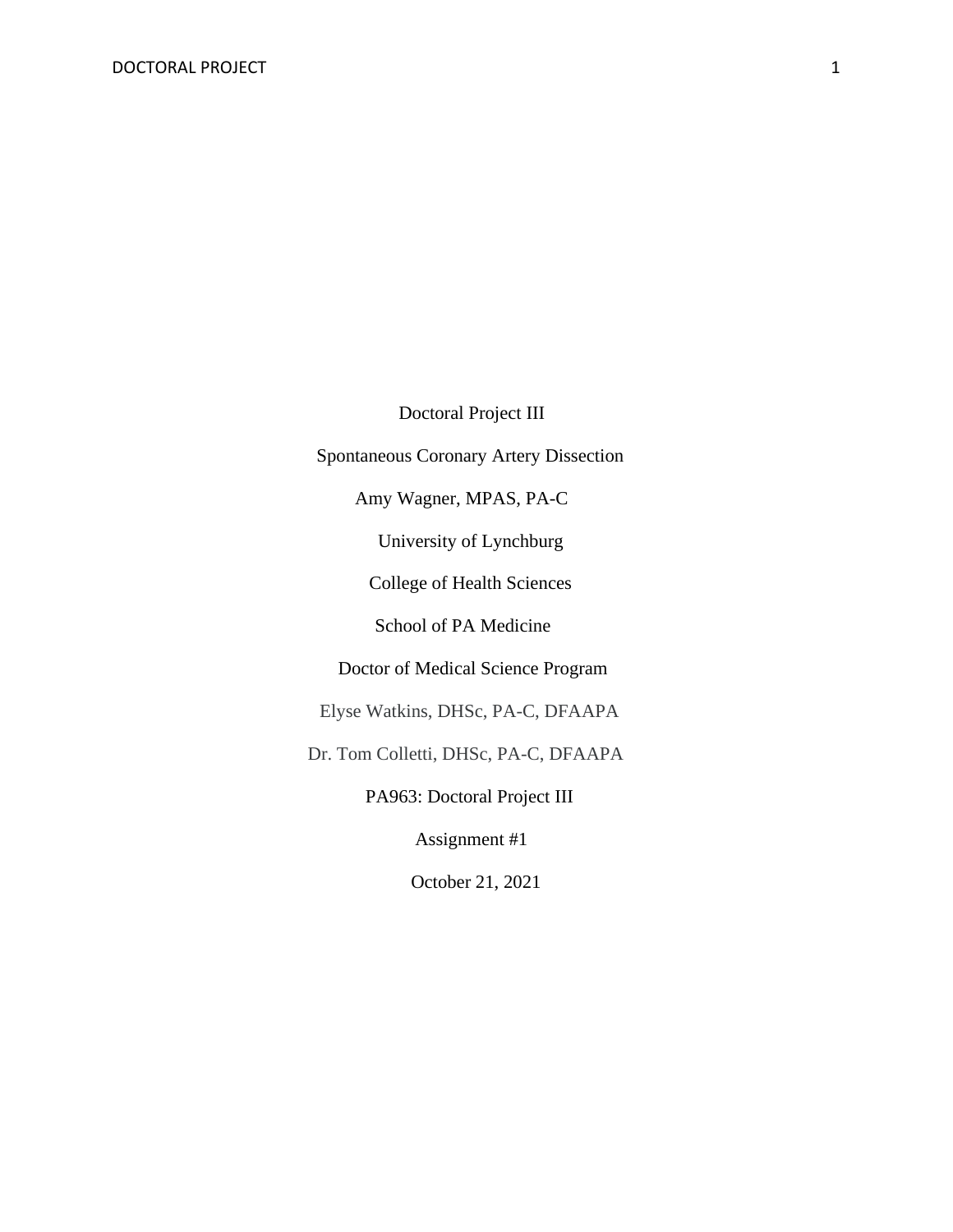### **Introduction**

Spontaneous coronary artery dissection (SCAD) is a common cause of myocardial infarction (MI) in women under 50 years old and in peripartum women. To our knowledge, SCAD was first reported in 1931.<sup>1</sup> Until recently, research on SCAD had been lacking and medical providers have overlooked SCAD as a cause of acute coronary syndrome (ACS). In the last 10-15 years, substantial research has contributed to the understanding of SCAD. The presenting symptoms of atherosclerotic ACS and SCAD ACS are indistinguishable, but their pathogenesis differs greatly. Because the pathogenesis of these conditions differ so greatly, so do their risk factors, treatment, after-care management, and recurrence rates. The recent research on SCAD has shown that it is more common than once believed. Because of this, increasing the awareness of SCAD amongst medical professionals is essential to assuring that an index of suspicion for SCAD events in young health women remains high and are appropriately identified, treated, and managed.

#### **Significance**

SCAD causes 35% of MIs in women < 50 years old, 43% of pregnant women, and 1%- 4% of all MIs .2,3,4,5,6 Spontaneous coronary artery dissection effects young, healthy, peripartum, and pregnant women. MIs caused by atherosclerotic coronary artery disease (CAD) are often precipitated by well-known risk factors such as age, gender, hyperlipidemia, hypertension, heredity, tobacco use, and obesity. As persons with SCAD are typically young and healthy, they do not usually have these risk factors. The lack of typical atherosclerotic CAD risk factors in SCAD patients can lead physician assistants to overlook ACS and MI as the cause of a SCAD patient's chest pain. Increased awareness and understanding of the risk factors precipitating a SCAD event, its diagnosis, treatment, recurrence risks, recurrence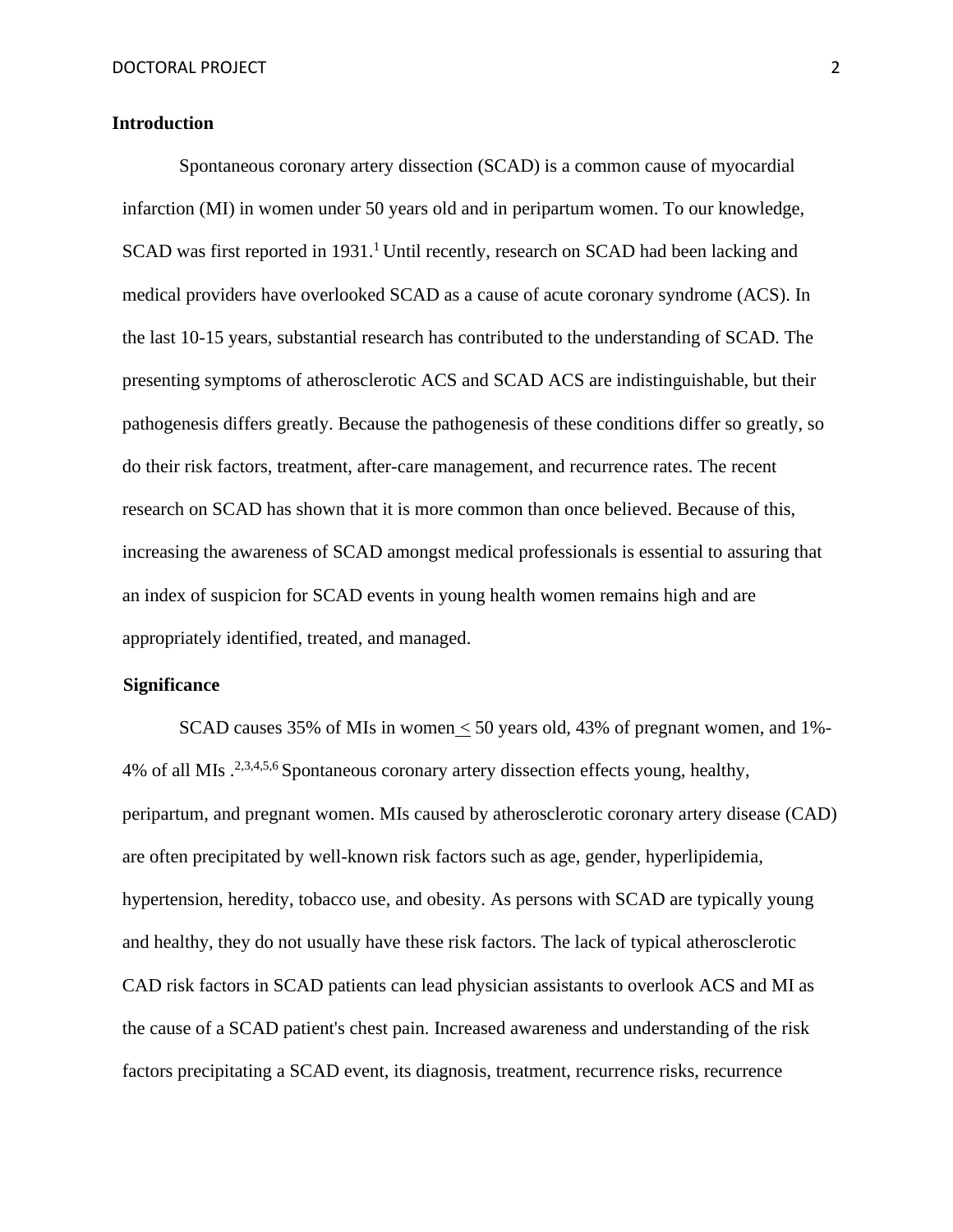prevention, and identification of concurrent comorbidities is essential to improve overall outcomes for these patients.

**Pathophysiology.** Unlike the plaque formation vessel obstruction of atherosclerotic CAD, ACS and MIs caused by SCAD occur when an intramural hematoma forms within a cardiac vessel. The dissecting cardiac vessel forms a false lumen that increasingly compresses the vessel's true lumen and obstructs blood flow to the downstream myocardium. The dissection and intramural hematoma is hypothesized to 1) a tear in the intimal layer of the cardiac vessel that leads to the separation of the arterial wall to form a false lumen, or 2) a spontaneous rupture of the vasa vasorum which leads to the formation of a hemorrhage within the vessel wall. In both, an intramural hematoma develops and compresses the artery's true lumen restricting blood flow to the downstream myocardium causing myocardial ischemia, infarction, and the associated complications of this (see Figure 1).<sup>2,7</sup>



Used with permission from the Mayo Foundation for Medical Education and Research, all rights reserved.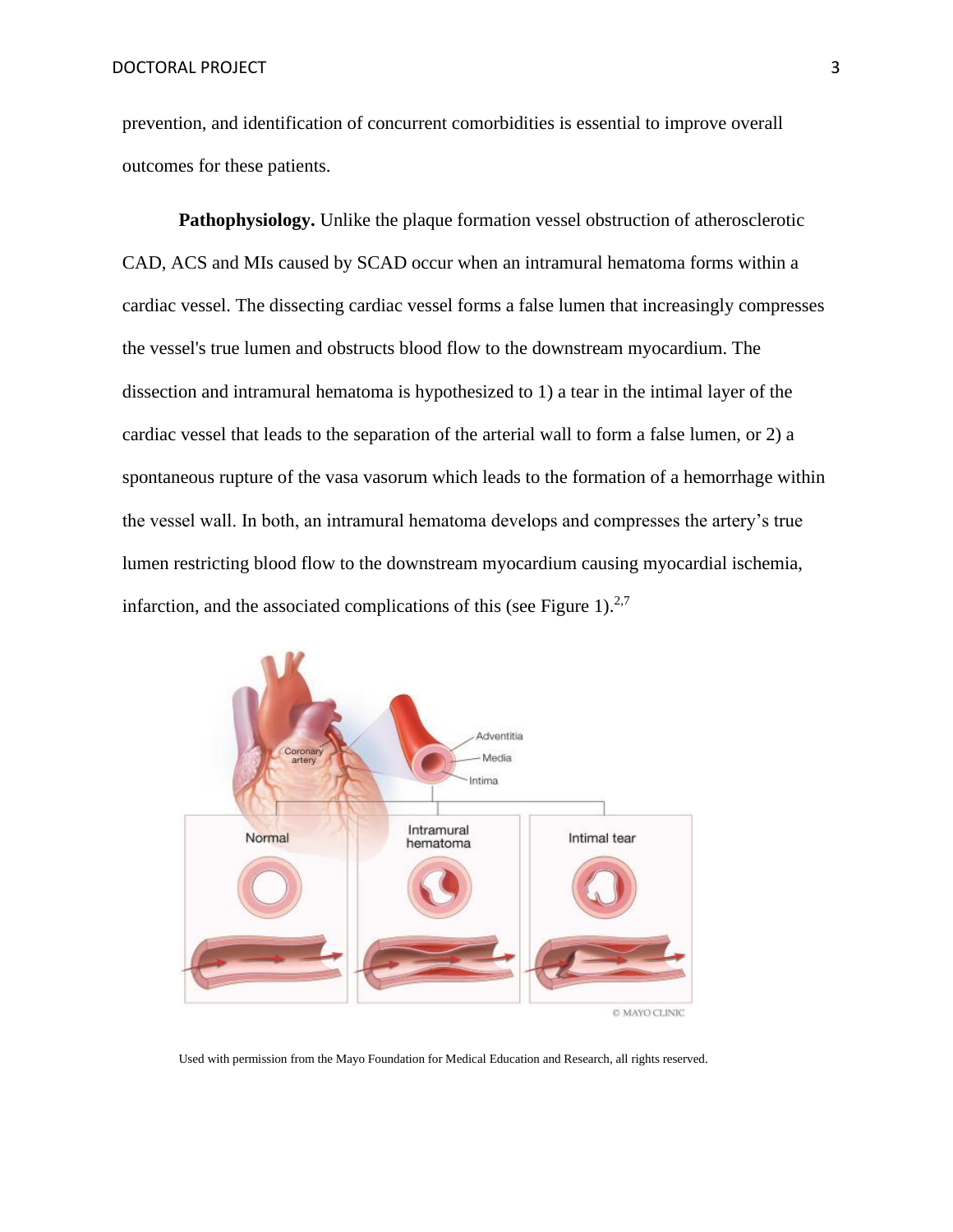**Screening.** Research has shown that SCAD events typically occur in females between the ages of 30 and 50 years who are otherwise healthy and lack risk factors for atherosclerotic CAD. Common conditions associated with an increased risk for atherosclerotic CAD MIs are age, family history, hypertension, hyperlipidemia, diabetes, obesity, lack of exercise, tobacco use, stress, history of preeclampsia, and some autoimmune disorders.<sup>7</sup> Medical providers use screening tools that target atherosclerotic CAD when assessing patients with chest pain. When CAD screening tools are applied to a SCAD patient with chest pain, the screening is often unremarkable. Assessments that identify little to no risk for CAD in SCAD patients with chest pain can lead medical providers to erroneously overlook ACS and MIs caused by SCAD. Some medical conditions have been linked to an increased risk for a SCAD event. Screening for these may help PAs identify young, healthy females with chest pain as having a SCAD event.

Many of SCAD patients have a history of fibromuscular dysplasia (FMD), pregnancy, multiparity  $(> 4 \text{ births})$ , migraine headaches, inherited arteriopathy or connective tissue disorders, use of exogenous hormones, and/or systemic inflammatory disease (See Table 1).<sup>8</sup> Additionally, SCAD patients have reported similarities in precipitating activities or factors preceding their SCAD event such as consistencies in vigorous exercise, stressful turmoil, and/or menstrual or peripartum states around the time of their SCAD events (see Table 2). $9$ 

| <b>Conditions Associated with SCAD</b> | <b>Conditions Associated with</b><br><b>Atherosclerotic MIs</b> |
|----------------------------------------|-----------------------------------------------------------------|
| Fibromuscular Dysplasia                | Age: Men age 45 or older and<br>Women 55 or older               |

**Table 1. Conditions Associated with SCAD and Atherosclerotic MIs**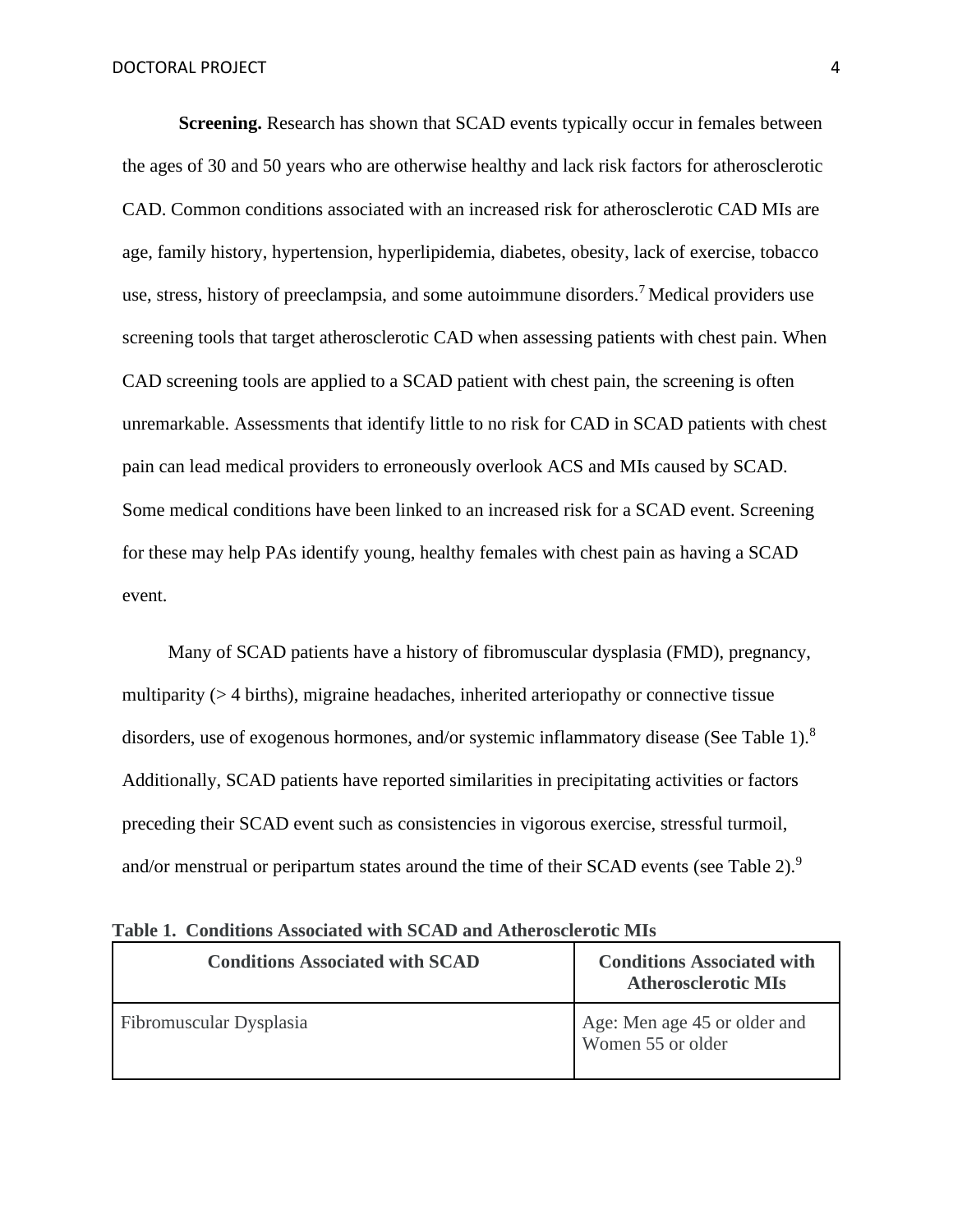| Pregnancy                                                                                                                  | <b>Family History</b>                                       |
|----------------------------------------------------------------------------------------------------------------------------|-------------------------------------------------------------|
| Multiparity $( \geq 4 \text{births})$                                                                                      | Hypertension                                                |
| Migraine Headaches                                                                                                         | Hyperlipidemia                                              |
| Exogenous hormones: oral contraceptives, postmenopausal<br>therapy, infertility treatments, testosterone, corticosteroids. | <b>Diabetes</b>                                             |
| <b>Stress</b>                                                                                                              | <b>Stress</b>                                               |
| Possibly History of Preeclampsia                                                                                           | History of Preeclampsia                                     |
|                                                                                                                            | History of Tobacco Use                                      |
|                                                                                                                            | <b>Lack of Physical Activity</b>                            |
|                                                                                                                            | <b>Autoimmune Condition:</b><br>Rheumatoid Arthritis, Lupus |
|                                                                                                                            | History of preeclampsia                                     |

## **Table 2. Precipitating Factors to SCAD and Atherosclerotic MIs**

| <b>Precipitating Factors to SCAD</b>                                                      | <b>Precipitating Factors to Atherosclerotic MIs</b>                          |
|-------------------------------------------------------------------------------------------|------------------------------------------------------------------------------|
| Intense Exercise (isometric or aerobic)                                                   | Sudden change in position, typically occurring<br>after awakening from sleep |
| <b>Sexual Activity</b>                                                                    | <b>Sexual Activity</b>                                                       |
| Recreational Drugs (cocaine,<br>methamphetamines)                                         | Recreational Drugs (cocaine,<br>methamphetamines)                            |
| <b>Intense Emotional Stress</b>                                                           |                                                                              |
| Labor and Delivery                                                                        |                                                                              |
| Intense Valsalva (retching, vomiting, bowel<br>movement, coughing, lifting heavy objects) |                                                                              |
| Exogenous hormones/hormone modulators                                                     |                                                                              |
| B-hcg Injections, Steroid Injections, Clomiphene                                          |                                                                              |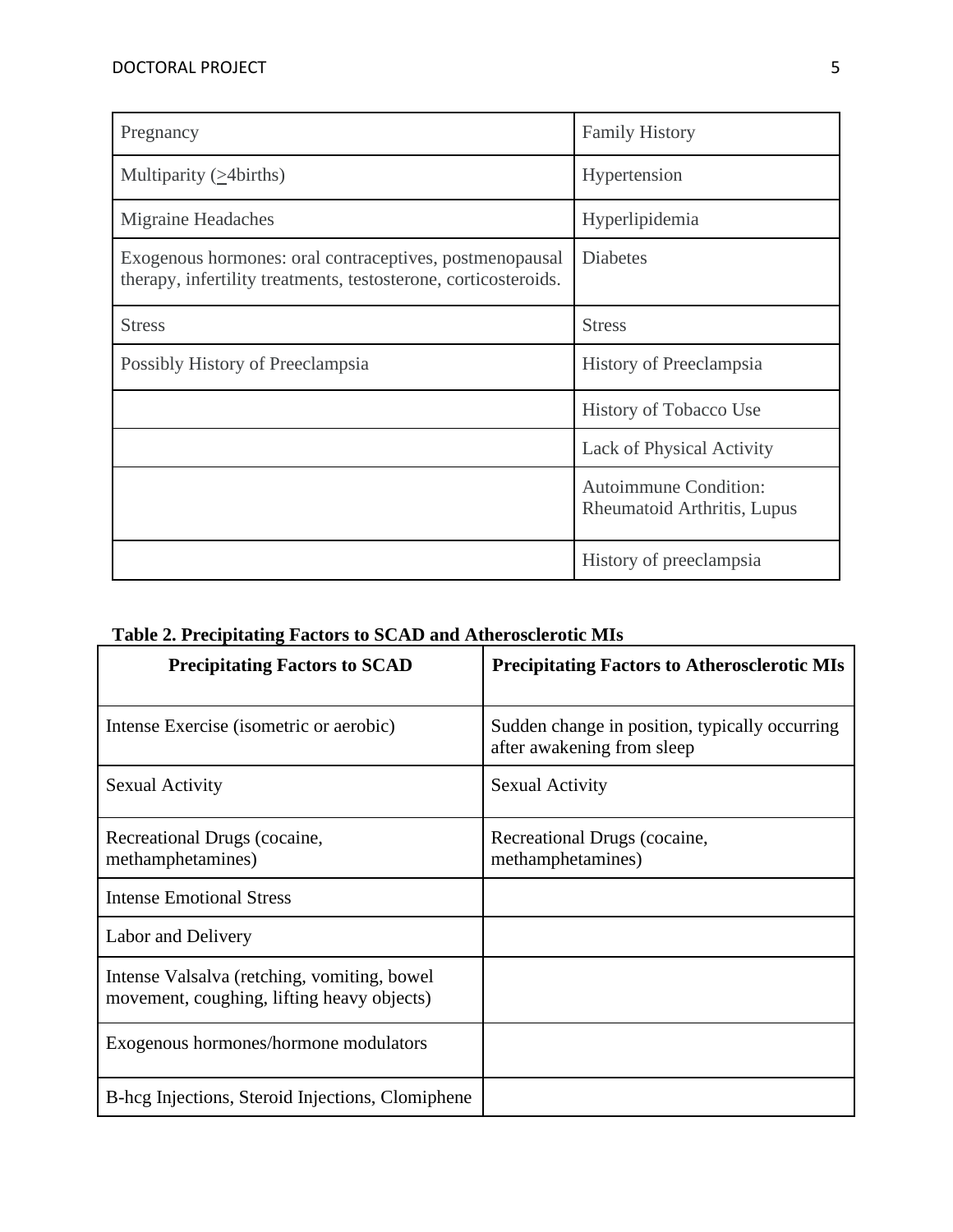**Diagnosis.** Regardless of their cause, both atherosclerotic and SCAD ACS and MIs typically present with chest pain and are often detected by electrocardiogram (ECG) and/or elevations in troponin. SCAD cases present as ST-segment-elevation MIs in up to 87% of patients, non-ST-segment-elevation MI in up to 69% of patients, cardiogenic shock in 5% of patients, and ventricular arrhythmias/sudden cardiac death in up to  $11\%$  of patients.<sup>2,7</sup> SCAD events often present suddenly and with intense symptoms. This leads SCAD patients to seek immediate medical evaluation within the first few hours of the onset of their symptoms. Troponin levels measured within the first few hours of an ACS episode may be normal. The 2014 AHA/ACC Guideline for the Management of Patients with Non-ST-Elevation ACS (NSTE-ACS) recommends repeating a troponin level in persons with concern for ACS at 3 and 6 hours if the prior have been normal.<sup>10</sup> Serial troponins can be crucial in identifying an ACS event in a patient with new onset NSTE-ACS. Once an ECG indicating cardiac ischemia or an elevated troponin level has been identified, further evaluation with coronary angiography is warranted.

Coronary angiography is the gold standard for the diagnosis of acute SCAD. If the diagnosis of SCAD is uncertain on coronary angiography, intracoronary imaging, such as intravascular ultrasound (IVUS) and optical coherence tomography (OCT), may be used. Because OCT requires the use of forceful contrast injection and wiring of the vessel, it could increase the risk for further dissection. $11$ 

**Management.** SCAD is best treated conservatively. Cardiac revascularization with coronary artery bypass grafting, or percutaneous coronary intervention is used less often because they pose risk for further injury to the affected vessel.<sup>7</sup> However, cardiac revascularization is sometimes necessary to stabilize a patient depending on the degree of injury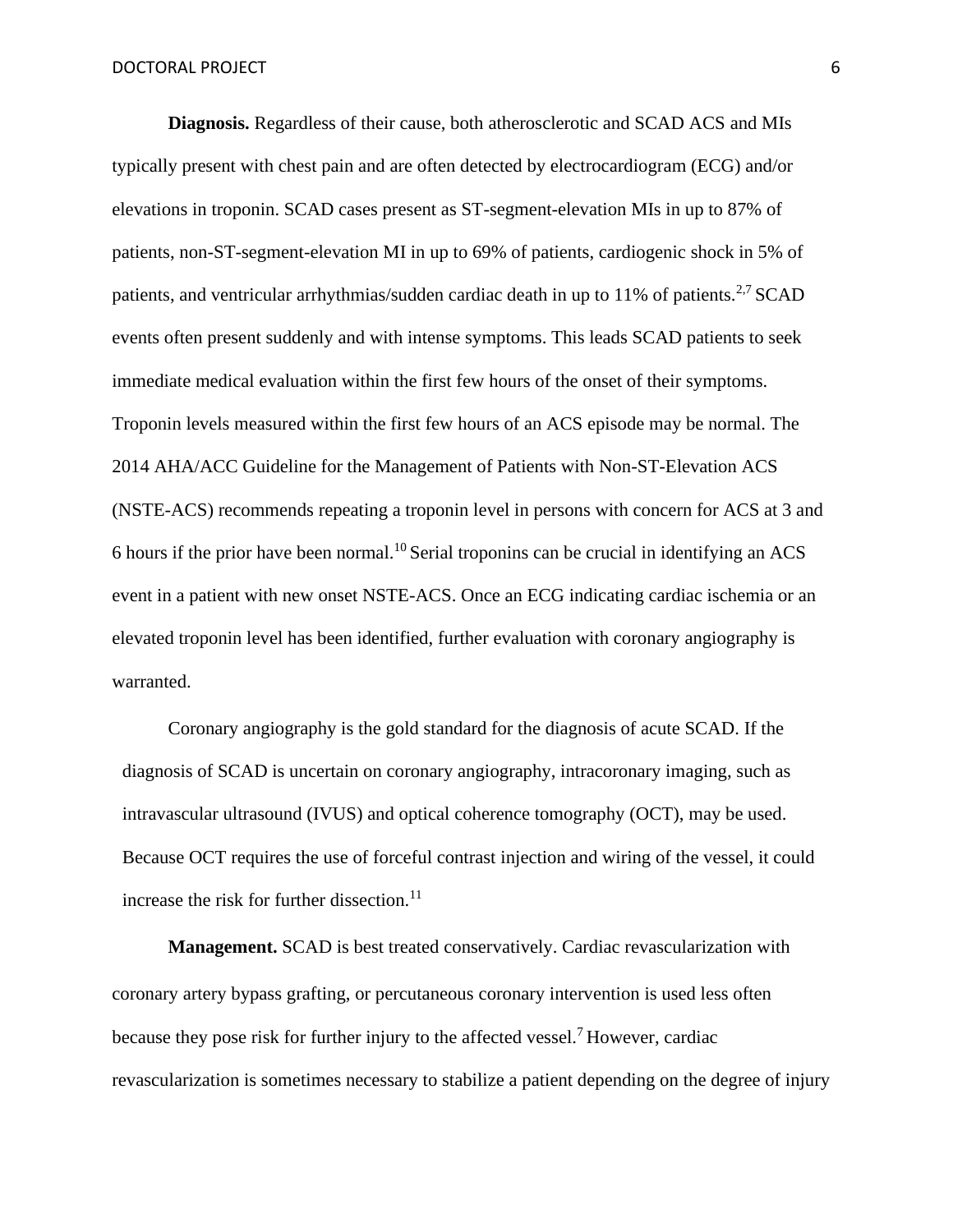to the myocardium. The duration of hospitalization and observation following a SCAD event has been under investigation. The cardiac injury caused by SCAD typically occurs over time as the cardiac artery dissection. A retrospective SCAD registry study found that 1:6 SCAD patients treated conservatively experienced recurrent MI within the first 14 days from their initial episode due to the extension of their original dissection.<sup>11</sup> In response to this, patients with a SCAD event are admitted for cardiac observation. During this time, medication interventions are initiated (see Table 3), and patients undergo cardiac monitoring. Cardiac monitoring is important as there is a risk the dissected vessel will dissect further on its own, causing an increased risk for dissection complications from the resulting myocardial ischemia such as ventricular arrhythmias, heart failure, cardiac arrest, and death.<sup>2</sup> In cases where the SCAD event results in left main or proximal 2-vessel dissection, then CABG should be considered and weighed against its risks for further vessel injury. In cases where the SCAD event results in active or ongoing ischemia or hemodynamic instability, percutaneous coronary intervention or CABG should be considered and weighed against their risks of further vessel injury and based on the local surgeons' expertise of these therapies. While most SCAD patients do well with conservative measures and observation, it is estimated that about 14% of hospitalized SCAD patients require revascularization.<sup>2</sup>

Post-SCAD medication recommendations include clopidogrel, aspirin, β-adrenergic blockers, angiotensin-converting enzyme inhibitors or angiotensin receptor blockers, and statins for those meeting treatment guidelines for hyperlipidemia.7,8 Clopidogrel is typically reduced quickly following a SCAD event. However, the long-term outcomes of this treatment warrant further investigation. Aspirin 81mg a day is also initiated following a SCAD event and often continued indefinitely (Table 3).<sup>8</sup> Because of the increased risk for bleeding and menorrhagia,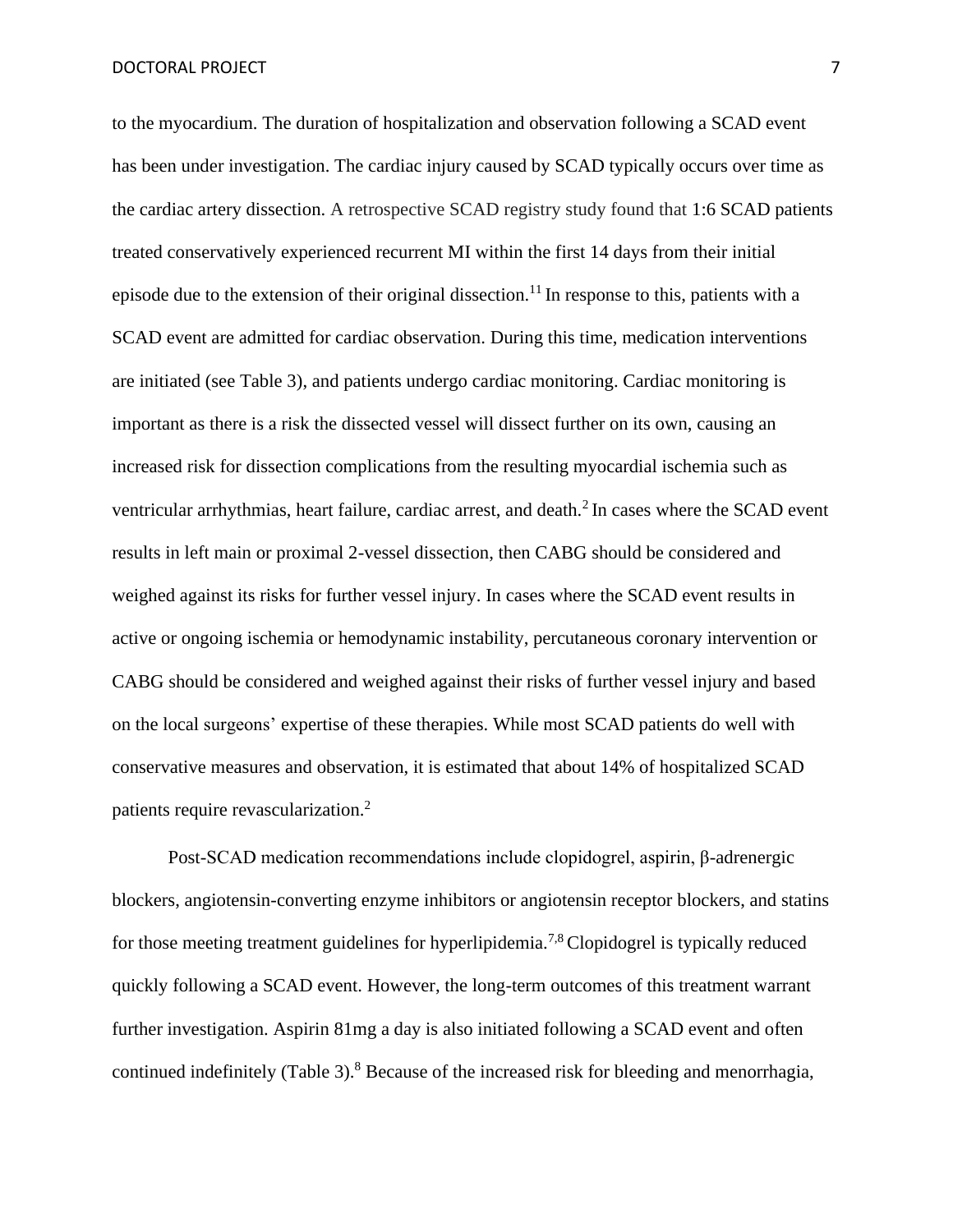along with the current uncertainty of its benefits in SCAD survivors, individual consideration and selection of aspirin use is necessary. Many experts recommend β-blocker use in all SCAD patients while others suggest their use should be limited to those with left ventricular dysfunction, arrhythmias, or hypertension.2,8 Consistent with national guidelines for treatment after an MI, angiotensin-converting enzyme inhibitors and angiotensin receptor blockers should be used for left ventricular systolic dysfunction. Statins should be used in accordance with current hyperlipidemia guidelines and not routinely after a SCAD event. Finally, SCAD patients often experience chest pain following their event and therapies such as nitrates, β-blockers, calcium channel blockers, and ranolazine can offer relief. $2.8$ 

| <b>Acute SCAD Management</b>                                                       | <b>Acute Atherosclerotic ACS/MI Management</b>                                     |
|------------------------------------------------------------------------------------|------------------------------------------------------------------------------------|
| Aspirin 325mg, sublingual nitroglycerine,<br>and oxygen at the onset of chest pain | Aspirin 324mg, sublingual nitroglycerine, and<br>oxygen at the onset of chest pain |
| Cardiac Catheterization: avoid<br>interventional procedures if possible            | Cardiac Catheterization: Cardiac Stent or Bypass<br>procedure when possible        |
| Observation/Hospitalization                                                        | Thrombolytics                                                                      |
| Daily aspirin 81mg, possibly clopidogrel<br>for a year or less                     | <b>Antiplatelet Therapy</b>                                                        |
| $\beta$ -blocker                                                                   | $\beta$ -blocker                                                                   |
| <b>ACE</b> inhibitor if CHF                                                        | <b>ACE</b> inhibitor                                                               |
| <b>CMF GDMT</b> as warranted                                                       | <b>Statins</b>                                                                     |
| Nitrates, Calcium channel blockers and<br>ranolazine as needed.                    |                                                                                    |

**Table 3. Common Treatments Used for Acute SCAD and Atherosclerotic ACS/MIs**

Post-SCAD management and counseling also differs from that of atherosclerotic ACS and MIs (See Table 4). Lifestyle, exercise, stress management, and psychological health are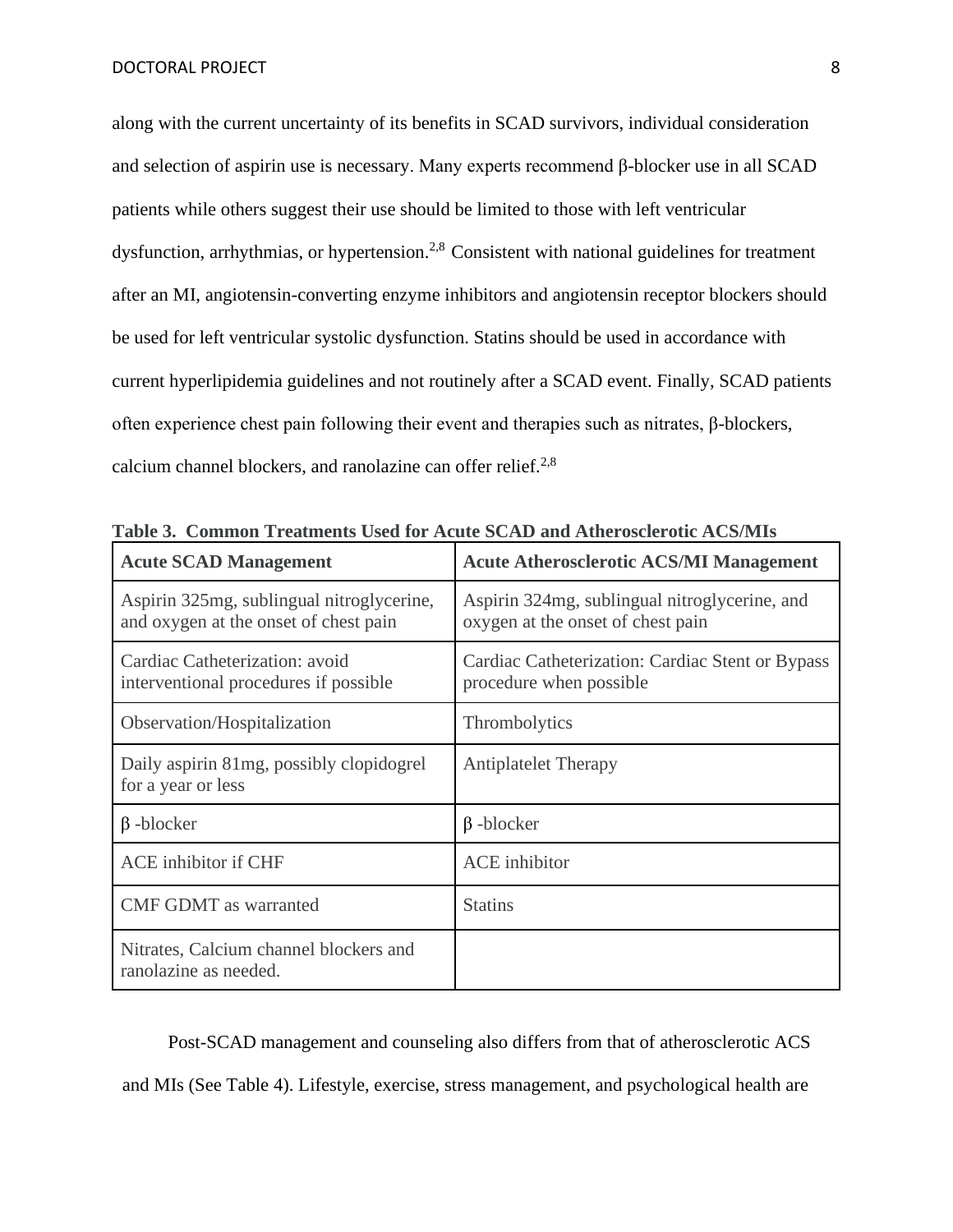crucial therapeutic topics of counseling for SCAD survivors. Many SCAD survivors report being counselled on lifestyle changes and therapies that target traditional atherosclerotic CAD rather than the non-atherosclerotic causes of SCAD. SCAD survivors are typically young, healthy women who exercise, eat well, and do not have the usual risk factors for atherosclerotic CAD. It is important for physician assistants to be familiar with the precipitating factors for SCAD events and use this information to support their evaluation for SCAD and counseling of SCAD survivors. Precipitating factors include hormone changes, intense exercise (isometric or aerobic), intense valsalva (vomiting, bowel movement, coughing, lifting heavy objects), labor and delivery, intense emotional stress, recreational drugs (cocaine, methamphetamines), exogenous hormones, β-hCG injections, corticosteroid injections, and clomiphene.<sup>8,9,10</sup> Additionally, underlying medical conditions have been associated with an increased risk for SCAD events. Post-SCAD care includes evaluation for the prior associated conditions, counseling on the risk factors associated with SCAD recurrence such as stress, anxiety, pregnancy, exogenous estrogen, and intense exercise (See Table 2). $8,9,10$ 

| Cardiac Rehab                                | Cardiac Rehab                                                          |
|----------------------------------------------|------------------------------------------------------------------------|
| Pregnancy prevention counseling              | Dietary counseling and modification                                    |
| Avoid exogenous estrogen                     | Exercise                                                               |
| Behavioral health counseling                 | Manage hypertension, hyperlipidemia and<br>other predisposing factors. |
| Stress management                            |                                                                        |
| Avoid strenuous exercise (aerobic/isometric) |                                                                        |

**Table 4. Aftercare management of SCAD and Atherosclerotic ACS/MIs.**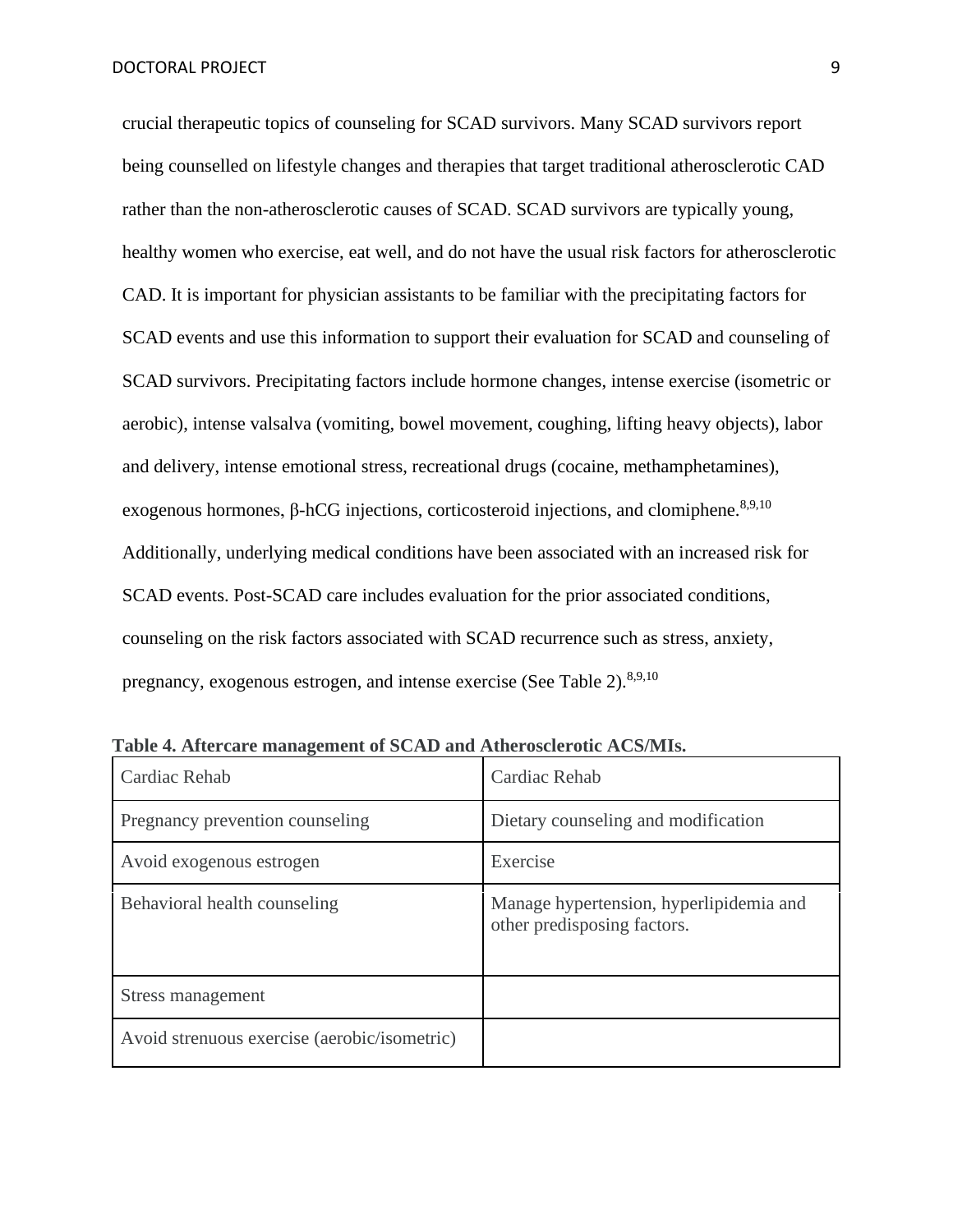| CT head-pelvis and renal ultrasound to screen<br>for additional vessel abnormality (FMD)                                         |  |
|----------------------------------------------------------------------------------------------------------------------------------|--|
| Genetic evaluation for predisposing conditions                                                                                   |  |
| Management of any identified predisposing<br>conditions (fibromuscular dysplasia,<br>autoimmune and connective tissue disorders) |  |

**SCAD recurrence.** A prospective study of 115 patients with a median follow-up of 21 months from their first SCAD event, documented a 4.7%-22% risk of SCAD recurrence (20% 5-year Kaplan–Meier estimates, 2.8%/y).<sup>8,9</sup> As compared to CAD MIs, the risk for CAD MI recurrence is 80 per 1000 person-years in men and 77 per 1000 person-years in women. $8,13$ 

Screening for vascular and connective tissue abnormalities in post-SCAD patients is also recommended. Greater than 60% of SCAD patients have some form of extracoronary vascular arteriopathies (EVAs) such as dilatation, tortuosity, aneurysm, dissection, or fibromuscular dysplasia (FMD). FMD, a nonatherosclerotic arteriopathy, is the most common vascular abnormality and occurs in multiple anatomical areas, most frequently in the head, abdomen (abdominal aorta and renal arteries), pelvis (iliac arteries), and neck (cervical and internal carotid arteries).<sup>8,10,11,16.</sup> Intracranial abnormalities are not uncommon regardless of whether EVAs or FMD are identified elsewhere, and this has led researchers to recommend intracerebral imaging in most SCAD survivors.<sup>8,9,11</sup> At present, recommendations for followup and maintenance screening are not well defined and often deferred to vascular specialists with a knowledge of EVAs and FMD.<sup>8</sup> Further study evaluating larger cohorts and increased follow-up duration is needed to better understand the implications of FMD and EVAs on SCAD patients.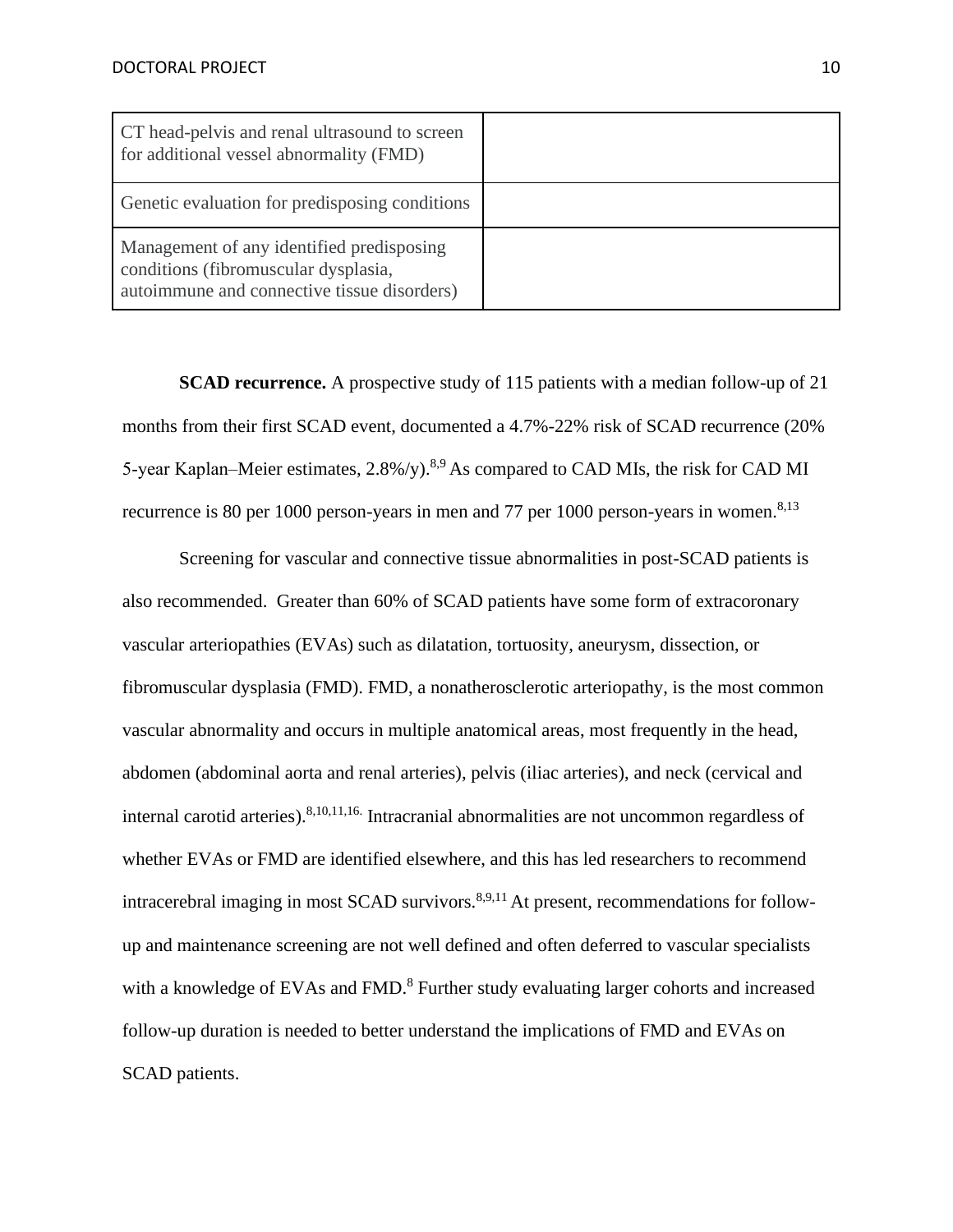### **Conclusion**

Increasing the awareness and understanding of SCAD is essential as SCAD causes 35% of ACS and MIs in women under the age of 50 years. Both SCAD and atherosclerotic CAD cause acute coronary syndrome and myocardial infarctions, but due to their pathogenesis, they differ significantly. Recognizing the precipitating factors and associated conditions of SCAD will help physician assistants screen, diagnosis, and appropriately treat SCAD patients. Understanding the difference in pathophysiology and risk factors for SCAD will enable PAs to treat and counsel SCAD survivors using the best evidence available.

### **Key Points**

- SCAD causes 35% of myocardial infarction in women under the age of 50 years old
- Physician assistants must maintain a high index of suspicion for SCAD events in young, healthy, and perinatal women presenting with chest pain.
- Risk factors for SCAD differ from coronary artery atherosclerotic myocardial infarction risk factors.
- Observation and pharmacological therapies are the preferred methods of treatment for a SCAD event. Interventional therapies with stent or bypass may be pursued if necessary.
- Post-SCAD care includes CTA evaluation of the head, neck, chest, abdomen, and pelvis to look for extracoronary vascular abnormalities; cardiac rehabilitation; consideration of antiplatelet therapies (clopidogrel and aspirin), pregnancy prevention counseling; screening for underlying vascular and connective tissue disorders; blood pressure management with a goal of 120/80 or less; stress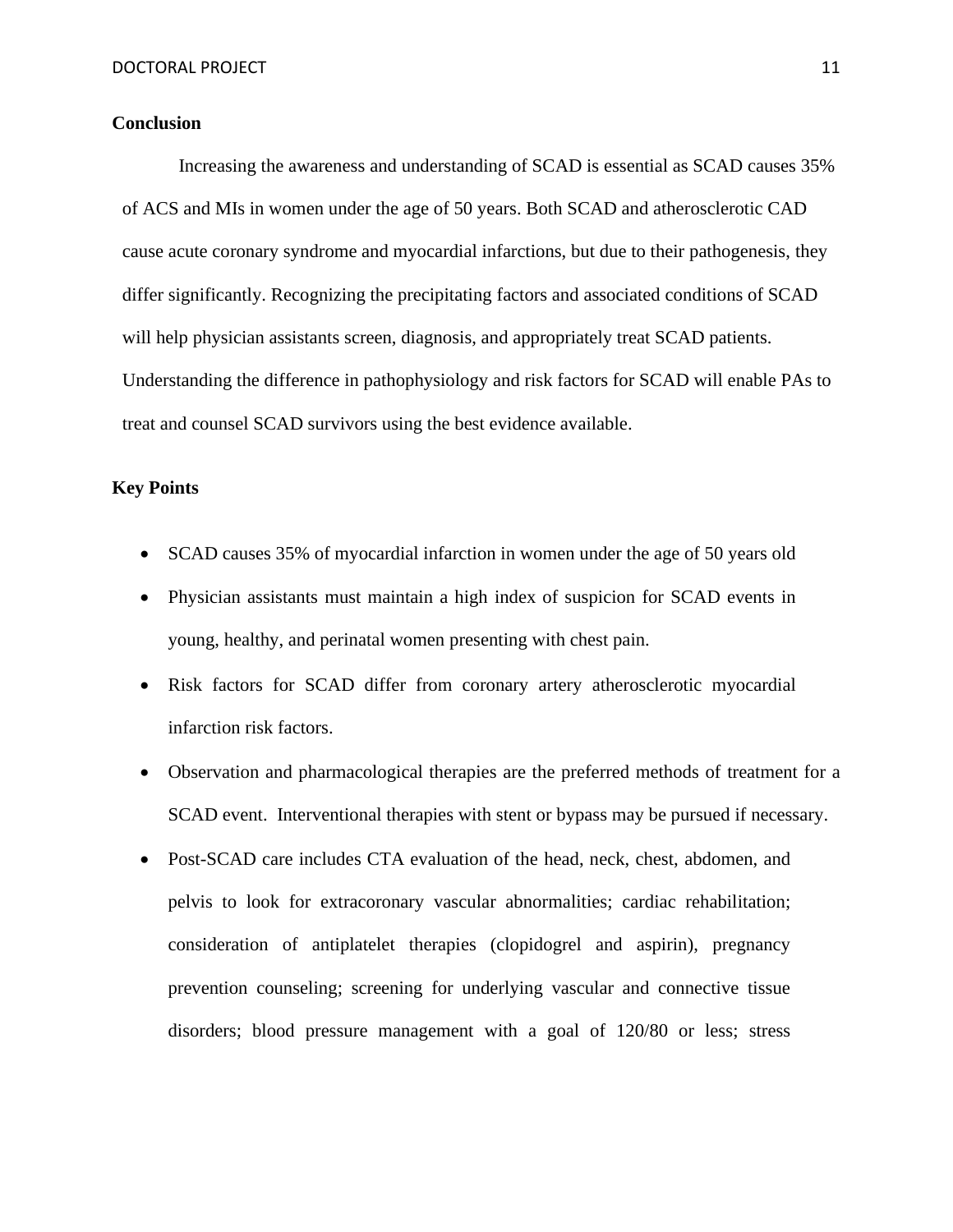management; behavioral health counseling with a focus on anxiety and depression;

exercise and activity counseling; and avoidance of triptans in migraine headache.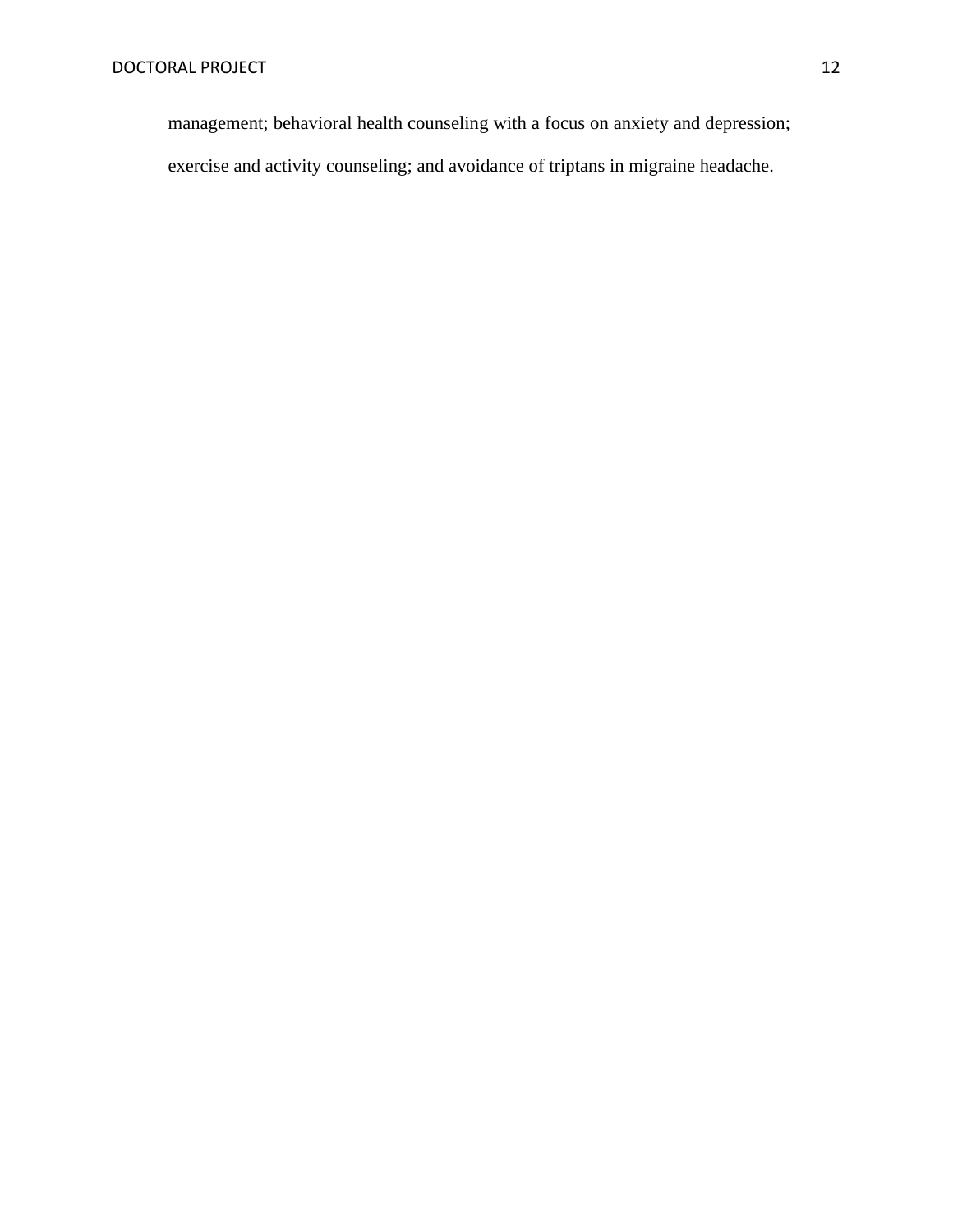#### **References**

1. Saw J, Mancini GBJ, Humphries KH. Contemporary review on spontaneous coronary artery dissection. *J Am Coll Cardiol.* 2016;68:297-312.

2. Hayes SN, Kim ESH, Saw J, et al. Spontaneous coronary artery dissection: current state of the science: a scientific statement from the American Heart Association. *Circulation.*  2018;137:e523-e557.

3. Nishiguchi T, Tanaka A, Ozaki Y, Taruya A, Fukuda S, Taguchi H, et al. Prevalence of spontaneous coronary artery dissection in patients with acute coronary syndrome. *Eur Heart J Acute Cardiovascular Care*. 2016;5:263-270.

4. Rashid HN, Wong DT, Wijesekera H, Gutman SJ, Shanmugam VB, Gulati R, et al. Incidence and characterization of spontaneous coronary artery dissection as a cause of acute coronary syndrome – a single-center australian experience. Int J Cardiol. 2016;202:336-338.

5. Tweet MS, Eleid MF, Best PJ, Lennon RJ, Lerman A, Rihal CS, et al. Spontaneous coronary artery dissection: revascularization versus conservative therapy. *Circ* 

*Cardiovascular Interv*. 2014;7:777-786

6. Saw J, Aymong E, Mancini GB, Sedlak T, Starovoytov A, Ricci D. Nonatherosclerotic coronary artery disease in young women. *Can J Cardiol.* 2014;30:814-819.

7. Saw J. Spontaneous coronary artery dissection. *Can J Cardiol* 2013;29:1027-33.

8.Tweet MS, Kok SN, Hayes SN. Spontaneous coronary artery dissection in women: What is known and what is yet to be understood. *Clin Cardiol*. 2018;41(2):203-210.

doi:10.1002/clc.22909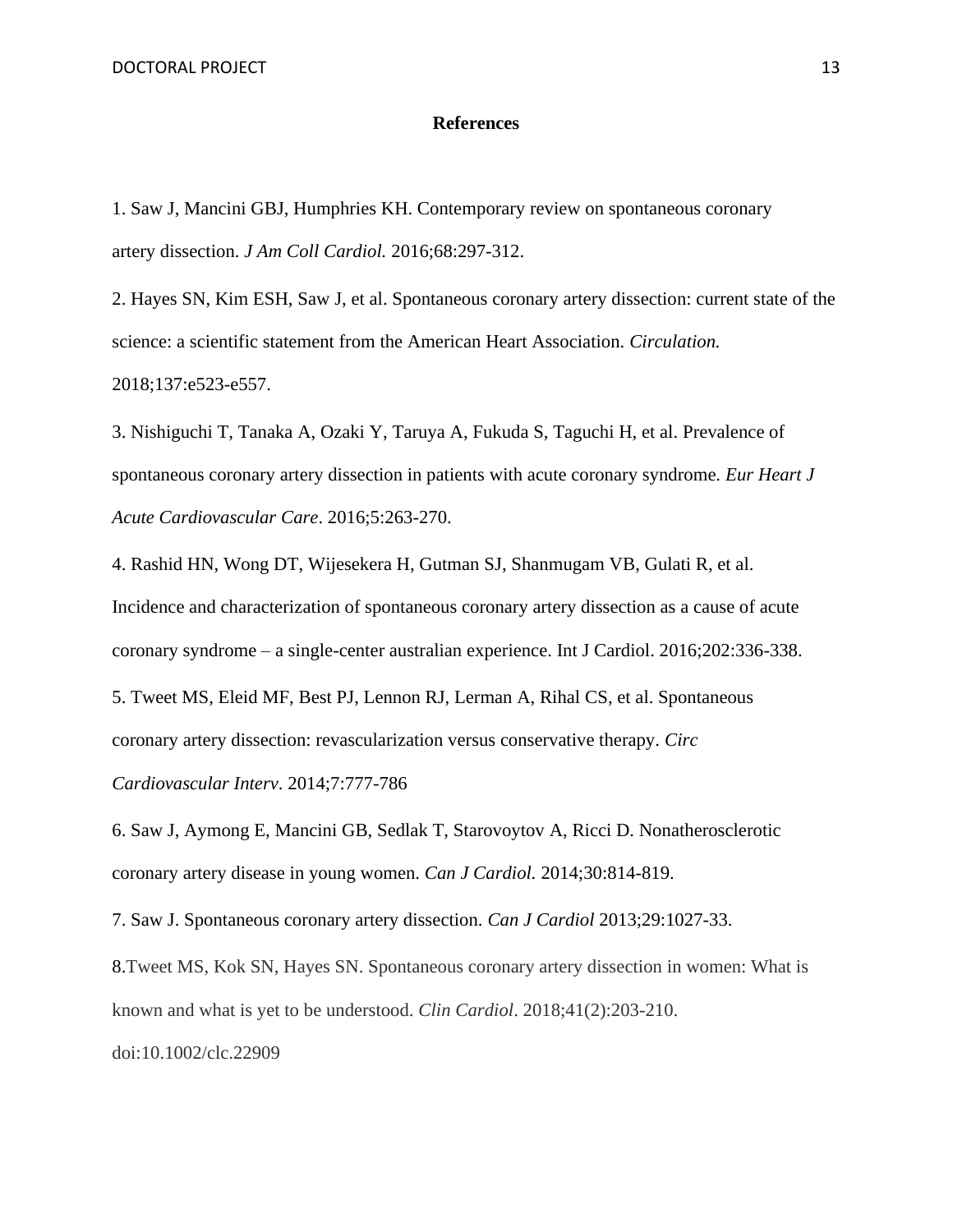9. Clare R, Duan L, Phan D, Moore N, Jorgensen M, Ichiuji A, et al. Characteristics and clinical outcomes of patients with spontaneous coronary artery dissection. *J Am Heart Assoc.*  2019;8:e012570.

10. Tweet MS, Hayes SN, Codsi E, Gulati R, Rose CH, Best PJM. Spontaneous coronary artery dissection associated with pregnancy. *J Am Coll Cardiol*. 2017;70(4):426-435. doi:10.1016/j.jacc.2017.05.055

11. Prasad M, Tweet MS, Hayes SN, Leng S, Liang JJ, Eleid MF, et al. Prevalence of extracoronary vascular abnormalities and fibromuscular dysplasia in patients with spontaneous coronary artery dissection. *Am J Cardiol.* 2015;115:1672-1677.

12. Amsterdam EA, Wenger NK, Brindis RG, et al. 2014 AHA/ACC Guideline for the management of patients with non-ST-elevation acute coronary syndromes: a report of the American College of Cardiology/American Heart Association Task Force on Practice Guidelines. *J Am Coll Cardiol*. 2014;64(24):e139-e228. doi:10.1016/j.jacc.2014.09.017

13. Waterbury TM, Tweet MS, Hayes SN, Eleid MF, Bell MR, Lerman A, et.al.. Early natural history of spontaneous coronary artery dissection. *Circ Cardiovasc Interv.* 2018 Sep;11(9):e006772. doi: 10.1161/CIRCINTERVENTIONS.118.006772.

14. Lebrun S, Bond RM. Spontaneous coronary artery dissection (SCAD): The underdiagnosed cardiac condition that plaques women. *Trends in Cardiovascular Medicine.* 2018;28:340-345.

15. Peters SAE, Colantonio LD, Dai Y, et al. Trends in recurrent coronary heart disease after myocardial infarction among US women and men between 2008 and 2017. *Circulation*. 2021;143(7):650-660. doi:10.1161/CIRCULATIONAHA.120.047065